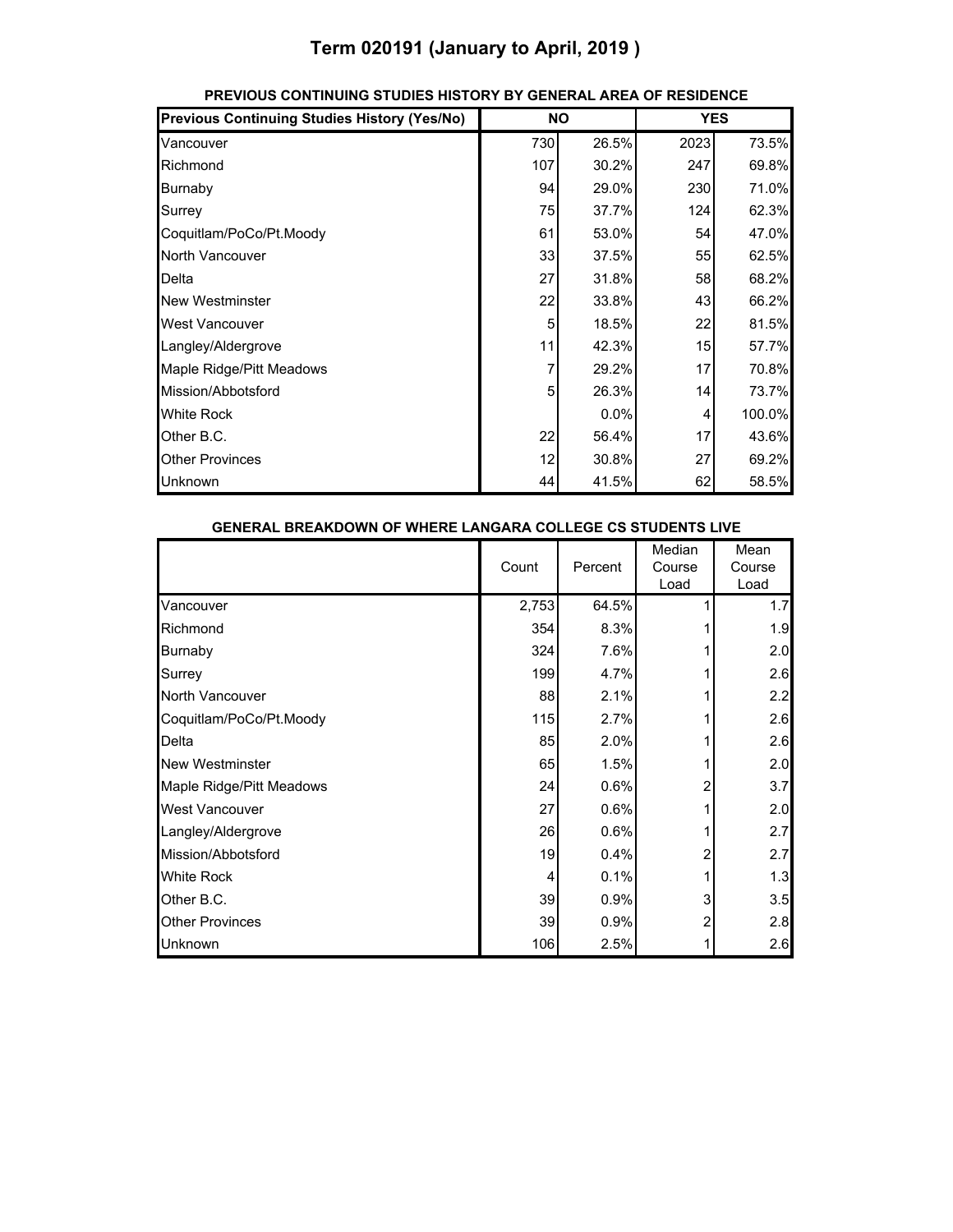## **Term 020191 (January to April, 2019)**

| Vancouver      | V5K- Vancouver (North Hastings Sunrise)                       | 52             |
|----------------|---------------------------------------------------------------|----------------|
|                | V5L- Vancouver (North Grandview Woodland)                     | 31             |
|                | V5M- Vancouver (South Hastings Sunrise)                       | 59             |
|                | V5N- Vancouver (South Grandview Woodland)                     | 131            |
|                | V5P- Vancouver (Victoria Fraserview)                          | 236            |
|                | V5R- Vancouver (South Renfrew Collingwood)                    | 179            |
|                | V5S- Vancouver (Killarney)                                    | 181            |
|                | V5T- Vancouver (East Mount Pleasant)                          | 74             |
|                | V5V- Vancouver (West Kensington Cedar Cottage)                | 100            |
|                | V5W- Vancouver (SE Riley Park Little Mountain / North Sunset) | 141            |
|                | V5X- Vancouver (SE Oakridge / South Sunset)                   | 227            |
|                | V5Y- Vancouver (West Mount Pleasant)                          | 116            |
|                | V5Z- Vancouver (East Fairview / South Cambie)                 | 119            |
|                | V6A- Vancouver (Strathcona / Downtown Eastside)               | 23             |
|                | V6B- Vancouver (NE Downtown / Yaletown)                       | 63             |
|                | V6C- Vancouver (Waterfront / Coal Harbour / Canada Place)     | 4              |
|                | V6E- Vancouver (SE West End / Davie Village)                  | 52             |
|                | V6G- Vancouver (NW West End / Stanley Park)                   | 44             |
|                | V6H- Vancouver (West Fairview / Granville Island)             | 53             |
|                | V6J- Vancouver (NW Shaughnessy / East Kitsilano)              | 85             |
|                | V6K- Vancouver (Central Kitsilano / Greektown)                | 55             |
|                | V6L- Vancouver (NW Arbutus Ridge / NE Dunbar Southlands)      | 44             |
|                | V6M- Vancouver (South Shaughnessy / SE Arbutus Ridge)         | 114            |
|                | V6N- Vancouver (West Kerrisdale / Musqueam)                   | 56             |
|                | V6P- Vancouver (SE Kerrisdale / West Marpole)                 | 320            |
|                | V6R- Vancouver (West Kitsilano / West Point Grey / Jericho)   | 51             |
|                | V6S- Vancouver (NW Dunbar Southlands / Chaldecutt)            | 65             |
|                | V6T- Vancouver (UBC)                                          | 41             |
|                | V6Z- Vancouver (SW Downtown)                                  | 32             |
|                | V7X- Vancouver (Bentall Centre)                               | $\mathbf{1}$   |
|                | Undeclared                                                    | $\overline{4}$ |
| Richmond       | V6V- Richmond Northeast                                       | 12             |
|                | V6W- Richmond Southeast                                       | $\overline{c}$ |
|                | V6X- Richmond North                                           | 89             |
|                | V6Y- Richmond Central                                         | 96             |
|                | V7A-Richmond South                                            | 33             |
|                | V7B- Richmond (Sea Island / YVR)                              | $\mathbf{3}$   |
|                | V7C- Richmond Northwest                                       | 71             |
|                | V7E- Richmond Southwest                                       | 47             |
|                | Undeclared                                                    | $\mathbf{1}$   |
| <b>Burnaby</b> | V3N- Burnaby (East Big Bend / Edmonds)                        | 44             |
|                | V5A- Burnaby (Lake City / Burnaby Mountain)                   | 20             |
|                | V5B- Burnaby (Parkcrest Aubrey / Ardingley Sprott)            | 27             |
|                | V5C- Burnaby (Burnaby Heights / Willingdon Heights)           | 39             |
|                | V5E- Burnaby (Kingsway Beresford)                             | 33             |
|                | V5G- Burnaby (Cascade Schou / Douglas Gilpin)                 | 36             |

#### **DETAILED BREAKDOWN OF WHERE LANGARA COLLEGE CS STUDENTS LIVE**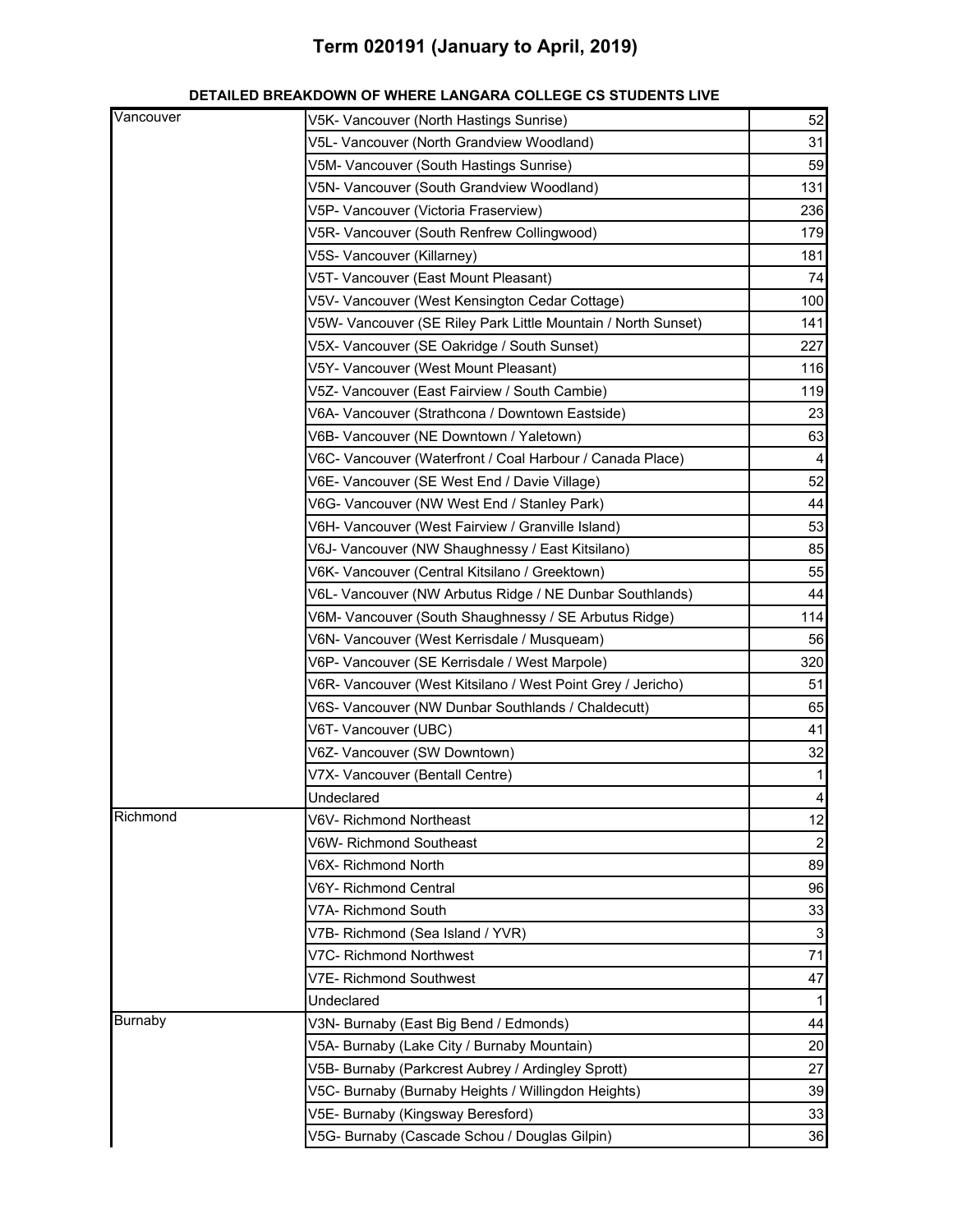# **Term 020191 (January to April, 2019)**

|                          | V5H- Burnaby (Maywood / Windsor)        | 73               |
|--------------------------|-----------------------------------------|------------------|
|                          | V5J- Burnaby (Suncrest / West Big Bend) | 52               |
| Surrey                   | V3R- Surrey North                       | 19               |
|                          | V3S- Surrey East                        | 28               |
|                          | V3T- Surrey Inner Northwest             | 16               |
|                          | V3V- Surrey Outer Northwest             | 24               |
|                          | V3W- Surrey Upper West                  | 39               |
|                          | V3X- Surrey Lower West                  | 11               |
|                          | V3Z- Surrey Lower East                  | $\,6$            |
|                          | V4A- Surrey Southwest                   | 17               |
|                          | V4N- Surrey Northeast                   | 35               |
|                          | V4P- Surrey South                       | 3                |
|                          | Undeclared                              |                  |
| North Vancouver          | V7G- North Vancouver Outer East         | 6                |
|                          | V7H- North Vancouver Inner East         | 7                |
|                          | V7J- North Vancouver East Central       | $\bf 8$          |
|                          | V7K- North Vancouver North Central      | 10               |
|                          | V7L- North Vancouver South Central      | 13               |
|                          | V7M- North Vancouver Southwest Central  | 11               |
|                          | V7N- North Vancouver Northwest Central  | 9                |
|                          | V7P- North Vancouver Southwest          | 11               |
|                          | V7R- North Vancouver Northwest          | 13               |
| Coquitlam/PoCo/Pt.Moody  | V3B- Port Coquitlam Central             | 35               |
|                          | V3C- Port Coquitlam South               | 15               |
|                          | V3E- Coquitlam North                    | 14               |
|                          | V3H- Port Moody                         | 14               |
|                          | V3J- Coquitlam North                    | 16               |
|                          | V3K- Coquitlam South                    | 20               |
|                          | Undeclared                              |                  |
| Delta                    | V4C- Delta Northeast                    | 25               |
|                          | V4E- Delta East                         | $\overline{9}$   |
|                          | V4K- Delta Northwest                    | 31               |
|                          | V4L- Delta Southeast                    | 9                |
|                          | V4M- Delta Southwest                    | 11               |
| <b>New Westminster</b>   | V3L- New Westminster Northeast          | 20               |
|                          | V3M- New Westminster Southwest          | 45               |
| Maple Ridge/Pitt Meadows | V2W- Maple Ridge East                   | $\overline{5}$   |
|                          | V2X- Maple Ridge West                   | $\boldsymbol{9}$ |
|                          | V3Y- Pitt Meadows                       | 5                |
|                          | V4R- Maple Ridge Northwest              | $\overline{5}$   |
| <b>West Vancouver</b>    | V7S- West Vancouver North               | 11               |
|                          | V7T- West Vancouver Southeast           | $5\overline{)}$  |
|                          | V7V- West Vancouver South               | $\boldsymbol{9}$ |
|                          | V7W- West Vancouver West                | $\overline{c}$   |
| Langley/Aldergrove       | V1M- Langley Township North             | 7                |
|                          | V2Y- Langley Township Northwest         | 8                |
|                          | V2Z- Langley Township Southwest         | $\mathbf{3}$     |
|                          |                                         |                  |